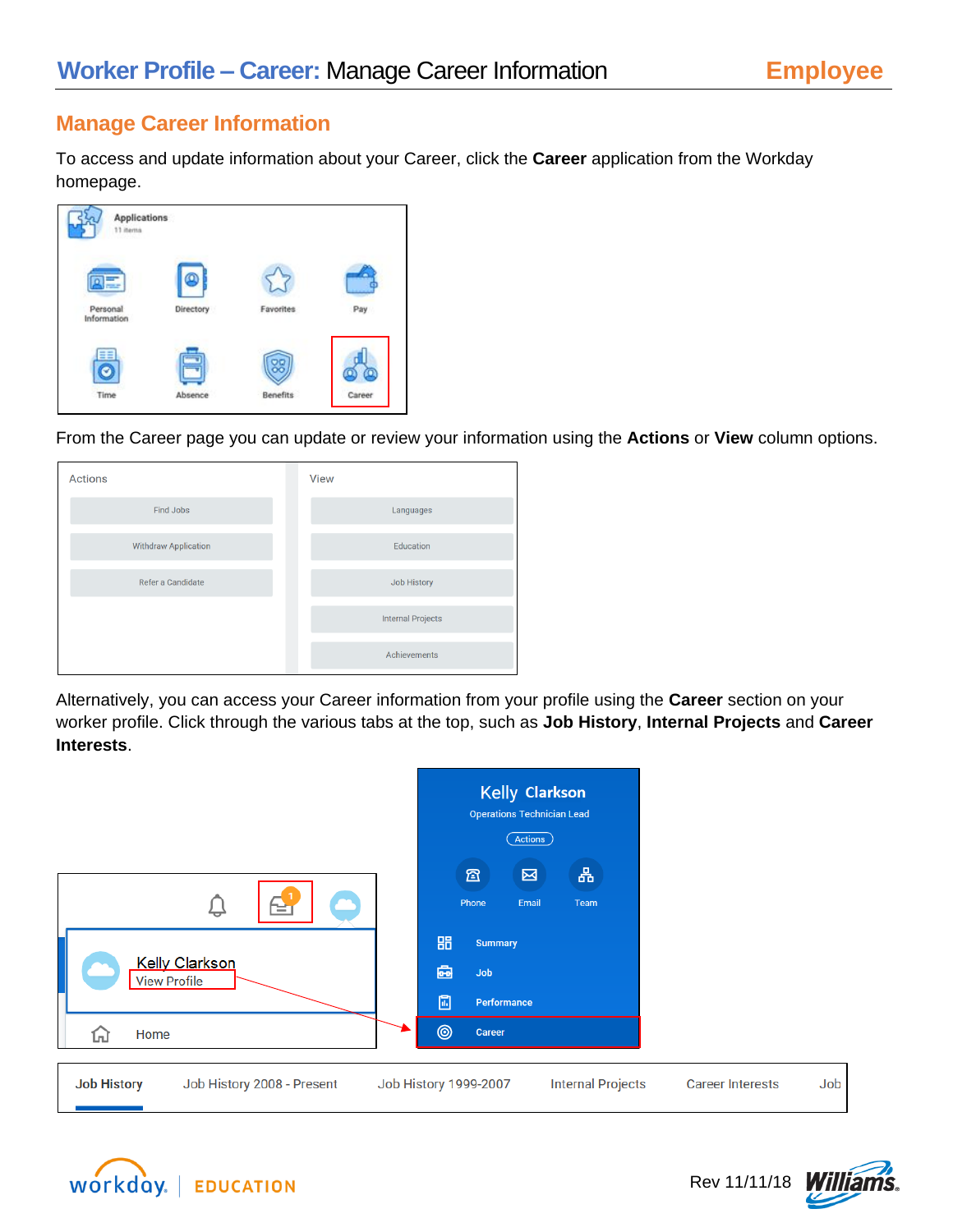For more Career-related fields, click **More** to access the dropdown menu.

| r Interests<br>Job<br>More -     |
|----------------------------------|
| <b>Job History</b>               |
| Job History 2008 - Present       |
| Job History 1999-2007            |
| Internal Projects                |
| Career Interests                 |
| Job Interests                    |
| Relocation                       |
| Education                        |
| Certifications                   |
| <b>Professional Affiliations</b> |
| Achievements                     |
| Training                         |
| Learning                         |
| Languages                        |
| Documents                        |

# **Add/Edit Job History**

- **1.** From the View column, click **Job History**.
- **2.** Click **Add** or **Edit**.
- **3.** Select the **Job Title** from the dropdown menu. To add the **Company**, first click the **Create New** checkbox, then type the Company into the dropdown field. Both the **Job Title** and **Company** fields are required.

| Job Title         | $\star$ |   |
|-------------------|---------|---|
| Company           | *       | 三 |
| <b>Create New</b> |         |   |

**4.** Enter the duration of your time at the job you entered using the **Start Date** and **End Date** fields.

| <b>Start Date</b> | * | MM/DD/YYYY |
|-------------------|---|------------|
| <b>End Date</b>   |   | MM/DD/YYYY |

**5.** Enter any relevant **Responsibilities and Achievements**, **Location**, and any chosen **Reference** and **Contact Information**.



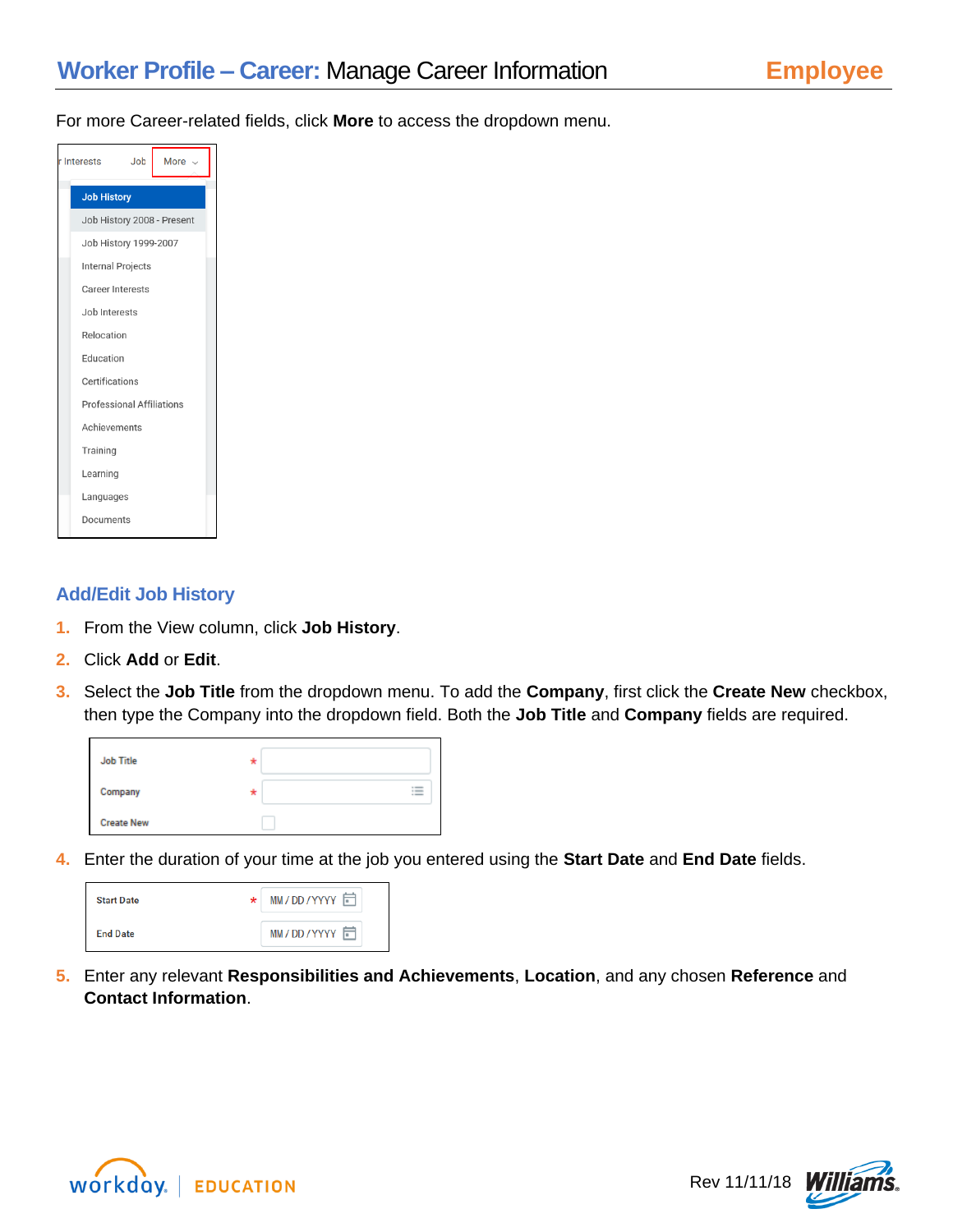| <b>Responsibilities and Achievements</b> |  |
|------------------------------------------|--|
|                                          |  |
| Location                                 |  |
| Reference                                |  |
| <b>Contact Information</b>               |  |

- **6.** Click **Submit** to complete the addition or update.
- **7.** Alternatively, you can upload a resume to Workday, which Workday will reflect in your Career profile.
- **8.** From the **Professional Profile** tab, click **Upload** under **Upload My Experience**.

| Upload My Experience |
|----------------------|
| <b>Upload</b>        |

**9.** Upload the file to Workday, then click **OK**.



# **Add/Edit Internal Projects**

- **1.** From your Workday profile, click the **Career** tab.
- **2.** Click **More**, then **Internal Projects** from the dropdown.
- **3.** Click **Add**.
- **4.** Here you can add information about any internal projects in which you have been involved.
- **5.** Fill in the name of the **Internal Project**, **Description**, **Start/End Date** and the **Project Leader**.





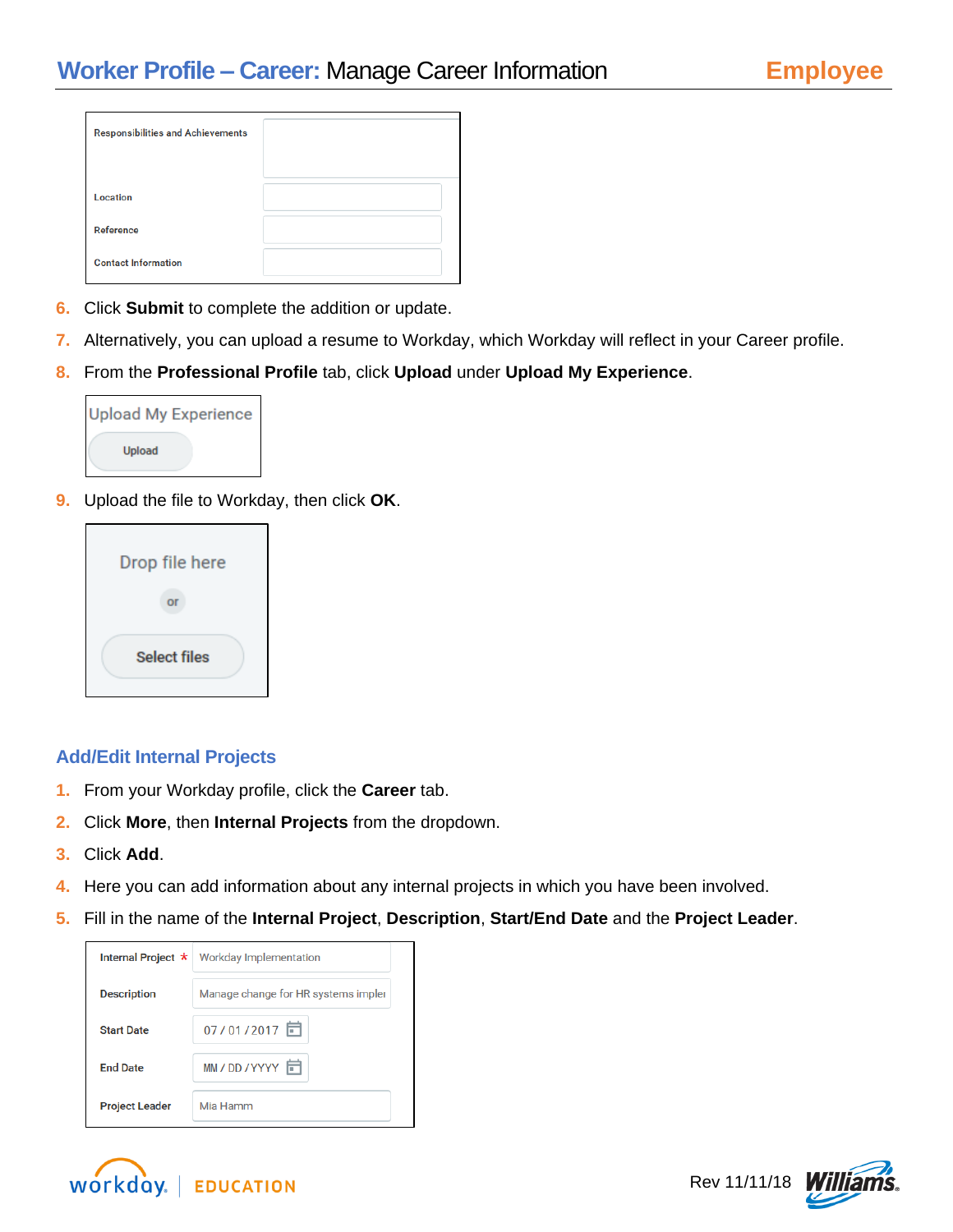**6.** Click **Submit** to save your changes.

## **Add/Edit Career Interests**

- **1.** profile, click the **Career** tab.
- **2.** Click **More**, then **Career Interests** from the dropdown.



- **3.** Click **Edit**.
- **4.** From the **Career Preferences** dropdown, select the preferences that most apply to you.



**5.** In the **Career Interests** field, enter any interests.

| strong interest in strengthening leadership skills | <b>Career Interests</b> | Normal $\vee$ <b>B</b> $I$ <b>U</b> $A \vee$ |  | ∷≣ |  |
|----------------------------------------------------|-------------------------|----------------------------------------------|--|----|--|
|                                                    |                         |                                              |  |    |  |

**6.** Click **Submit** to save your changes.



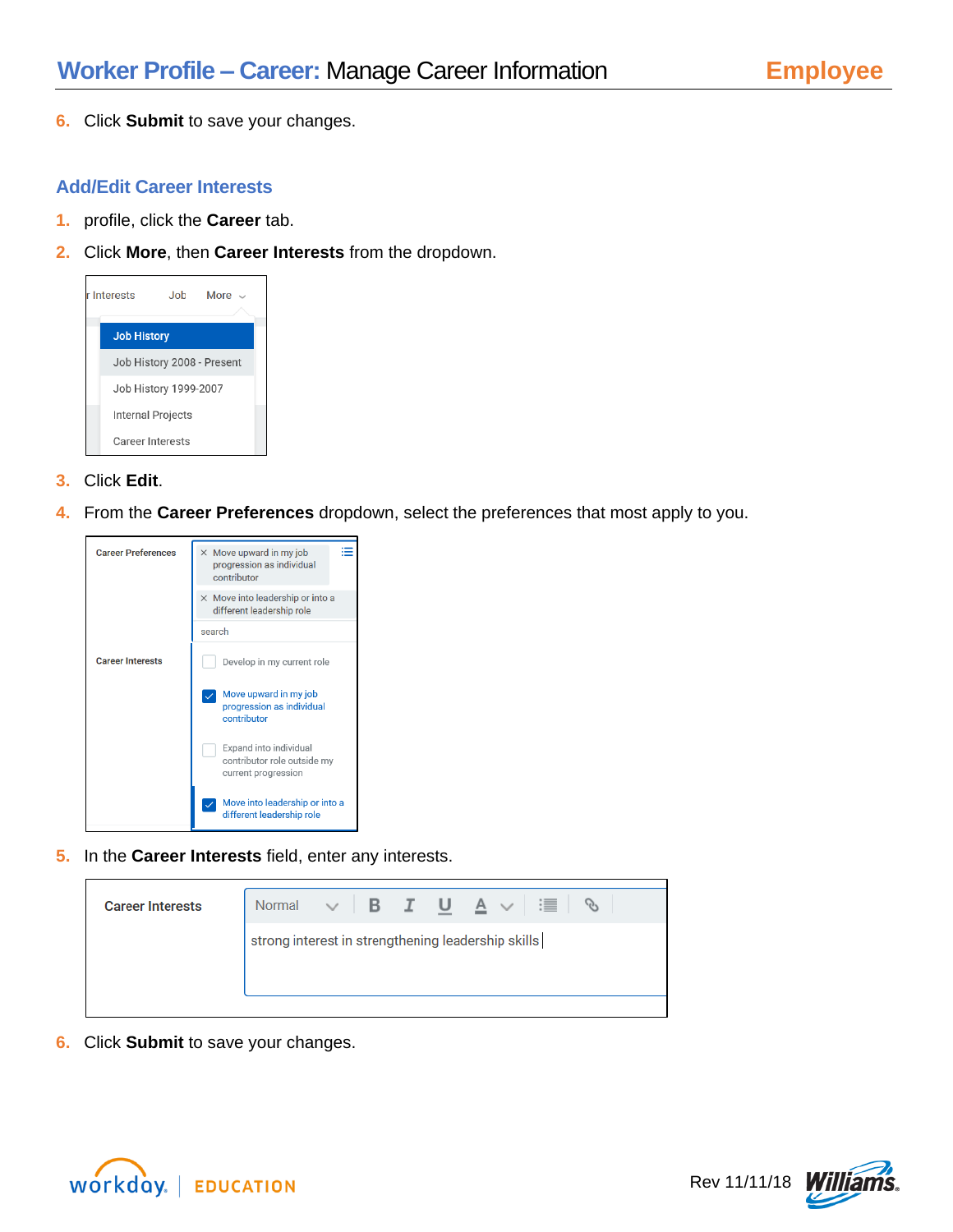### **Add/Edit Job Interests**

- **1.** From your Workday profile, click the **Career** tab.
- **2.** Click **More**, then **Job Interests** from the dropdown.
- **3.** Click **Edit**.
- **4.** From the **Job Profiles** dropdown, select any jobs that you may be interested in.



- **5.** Enter any **Comments**, then click **Submit** to save your changes.
- **6.** You can also access the **Opportunity Graph** from the **Job Interests** page. Click **Opportunity Graph** to view potential "next moves."



**7.** Click on various opportunities (represented by colored shapes) to view potential opportunities for future moves.





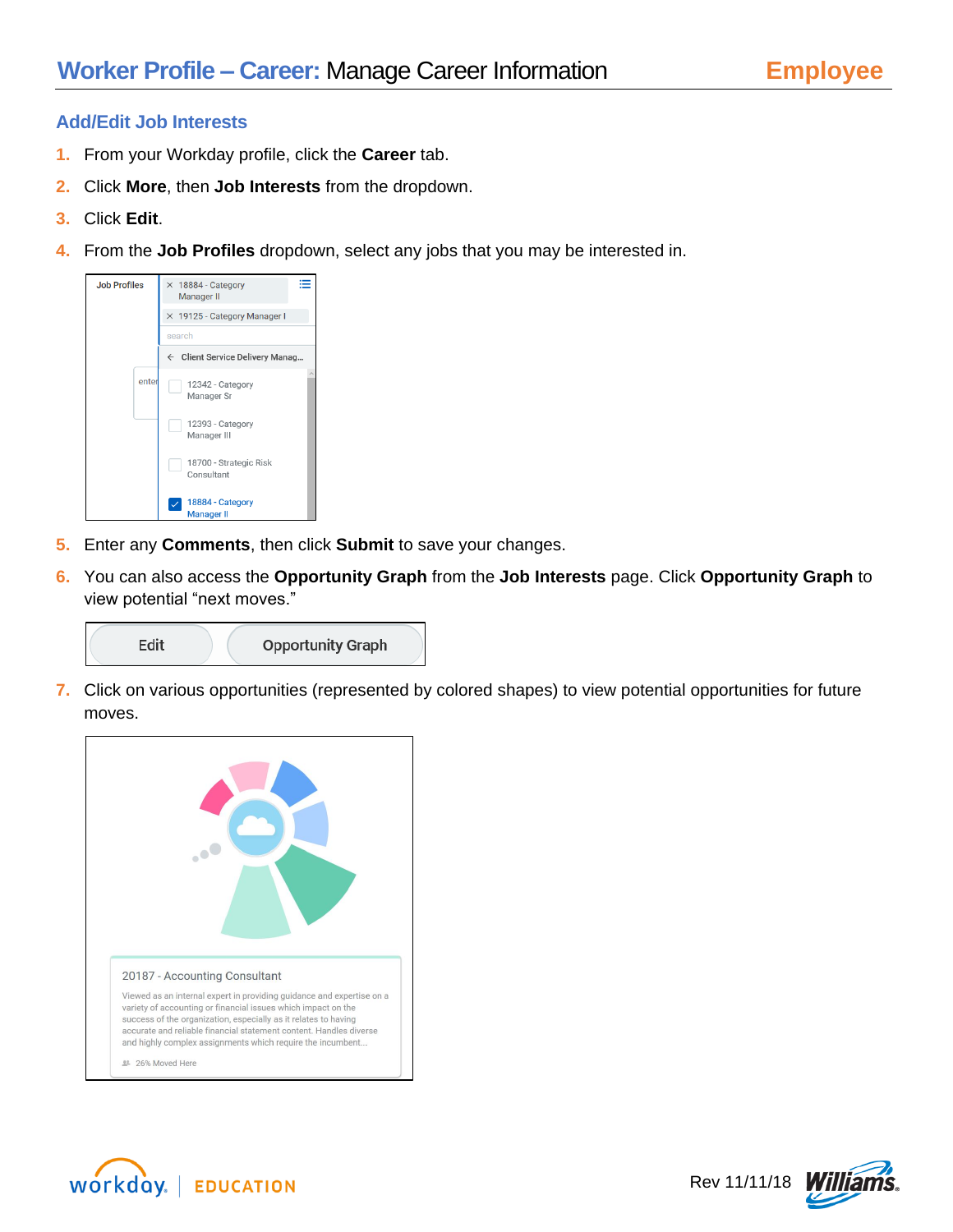## **Add/Edit Relocation**

- **1.** From your Workday profile, click the **Career** tab.
- **2.** Click **More**, then **Relocation** from the dropdown.
- **3.** Click **Edit**.
- **4.** In the **Short Term** section, select whether you're open to a short-term relocation, as well as where you'd be willing to relocate by state.

| <b>Short Term</b>            |                   |   |
|------------------------------|-------------------|---|
| Are you willing to relocate? | Yes               | ₩ |
| Where for short term?        | $\times$ Colorado |   |
|                              | $\times$ Kansas   |   |
|                              | $\times$ New York |   |

**5.** In the **Long Term** section, select whether you're open to a short-term relocation, as well as where you'd be willing to relocate by state.

| <b>Long Term</b>             |                   |                          |
|------------------------------|-------------------|--------------------------|
| Are you willing to relocate? | Yes               | v                        |
| Where for long term?         | $\times$ Colorado | $\overline{\phantom{a}}$ |
|                              | $\times$ Kansas   |                          |
|                              | $\times$ Maryland |                          |
|                              | $\times$ New York |                          |

**6.** Click **Submit** to save your changes.

#### **Add/Edit Education**

- **1.** If accessing your Career application, in the **View** column, click **Education**.
- **2.** Click **Add** or **Edit**.
- **3.** Select the **Country** from the dropdown menu.
- **4.** Select your School from the dropdown menu or type a few identifying characteristics to search for it.

If you cannot find your school by name, click the **If you cannot find the school, check here** box, then type your **School** into the open text field that appears.

| Country                                   | $\star$ | X United States of America | $\overline{\phantom{a}}$ |
|-------------------------------------------|---------|----------------------------|--------------------------|
| School                                    | *       |                            |                          |
| If you cannot find the school, check here |         |                            |                          |



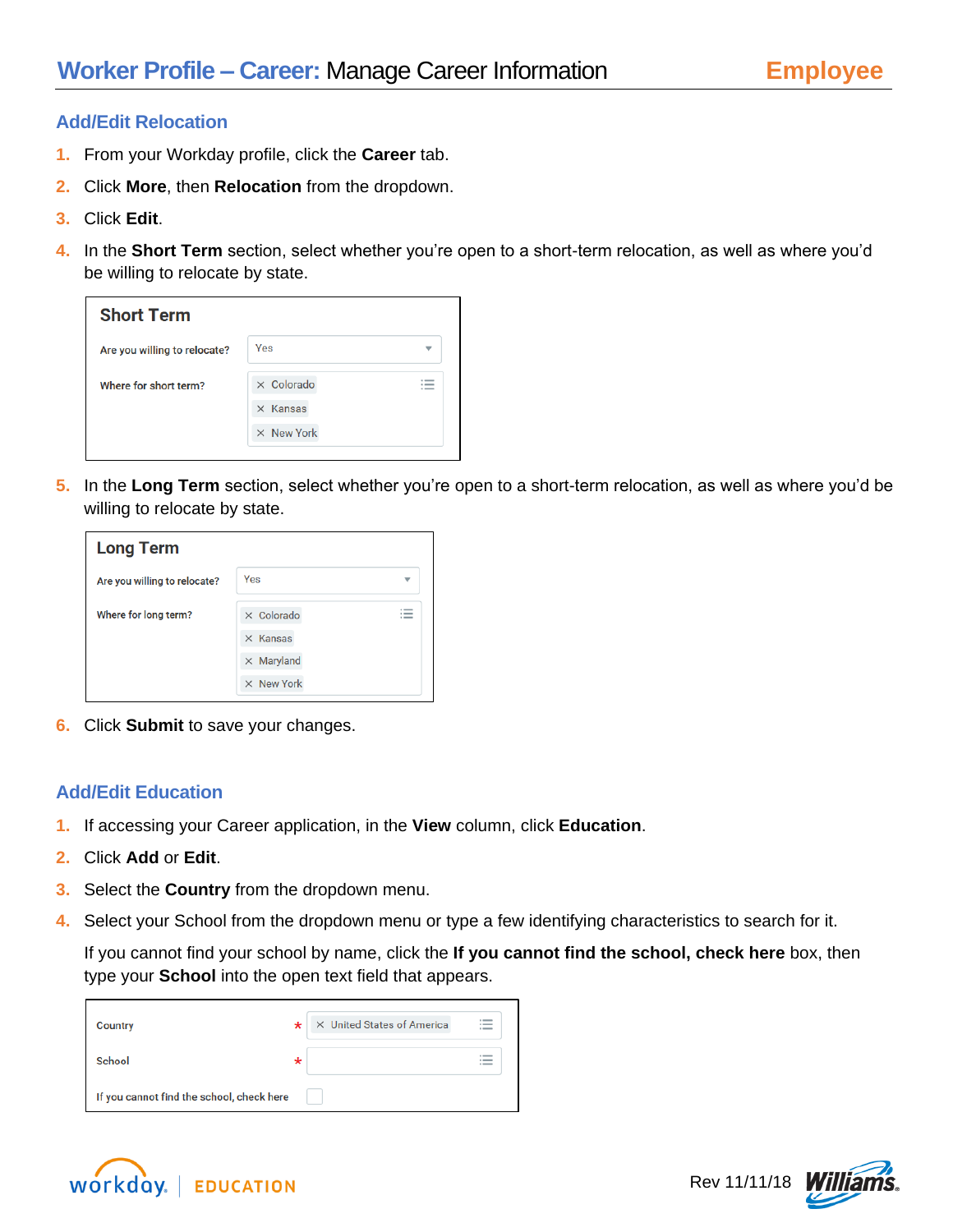**5.** Enter your **Degree**, **Field of Study**, **Grade Average**, etc. if you choose.

| <b>Degree</b>              |             | $\overline{\phantom{a}}$<br>$\sim$<br>$\overline{\phantom{a}}$ |
|----------------------------|-------------|----------------------------------------------------------------|
| <b>Degree Received</b>     | select one  | $\overline{\mathbf{v}}$                                        |
| <b>Field of Study</b>      |             | $\sim$<br>$\overline{\phantom{a}}$<br>$\sim$                   |
| <b>First Year Attended</b> | <b>YYYY</b> |                                                                |
| <b>Last Year Attended</b>  | <b>YYYY</b> |                                                                |

**6.** Click **Submit** to complete the addition or update.

# **Add/Edit Certifications**

- **1.** From your Workday profile, click the **Career** tab.
- **2.** Click **More**, then **Certifications** from the dropdown.
- **3.** Click **Add**.
- **4.** Fill in the details of the certification, including the **Country**, **Certification**, **Certification Number** and **Issued/Expiration Dates**.



- **5.** Upload any Attachments to verify the certification.
- **6.** Click **Submit** to save your changes.

# **Add/Edit Professional Affiliations**

- **1.** From your Workday profile, click the **Career** tab.
- **2.** Click **More**, then **Professional Affiliations** from the dropdown.
- **3.** Click **Add**.
- **4.** Fill in the designated fields, including the organization **Name**, **Type**, and **Relationship**.

| *<br><b>Name</b>                               | $\times$ American Theatre Company | $\overline{\phantom{a}}$ |
|------------------------------------------------|-----------------------------------|--------------------------|
| If you cannot find the affiliation, click here |                                   |                          |
| <b>Type</b>                                    | <b>Arts &amp; Humanities</b>      |                          |
| Relationship                                   | $\times$ Member                   |                          |



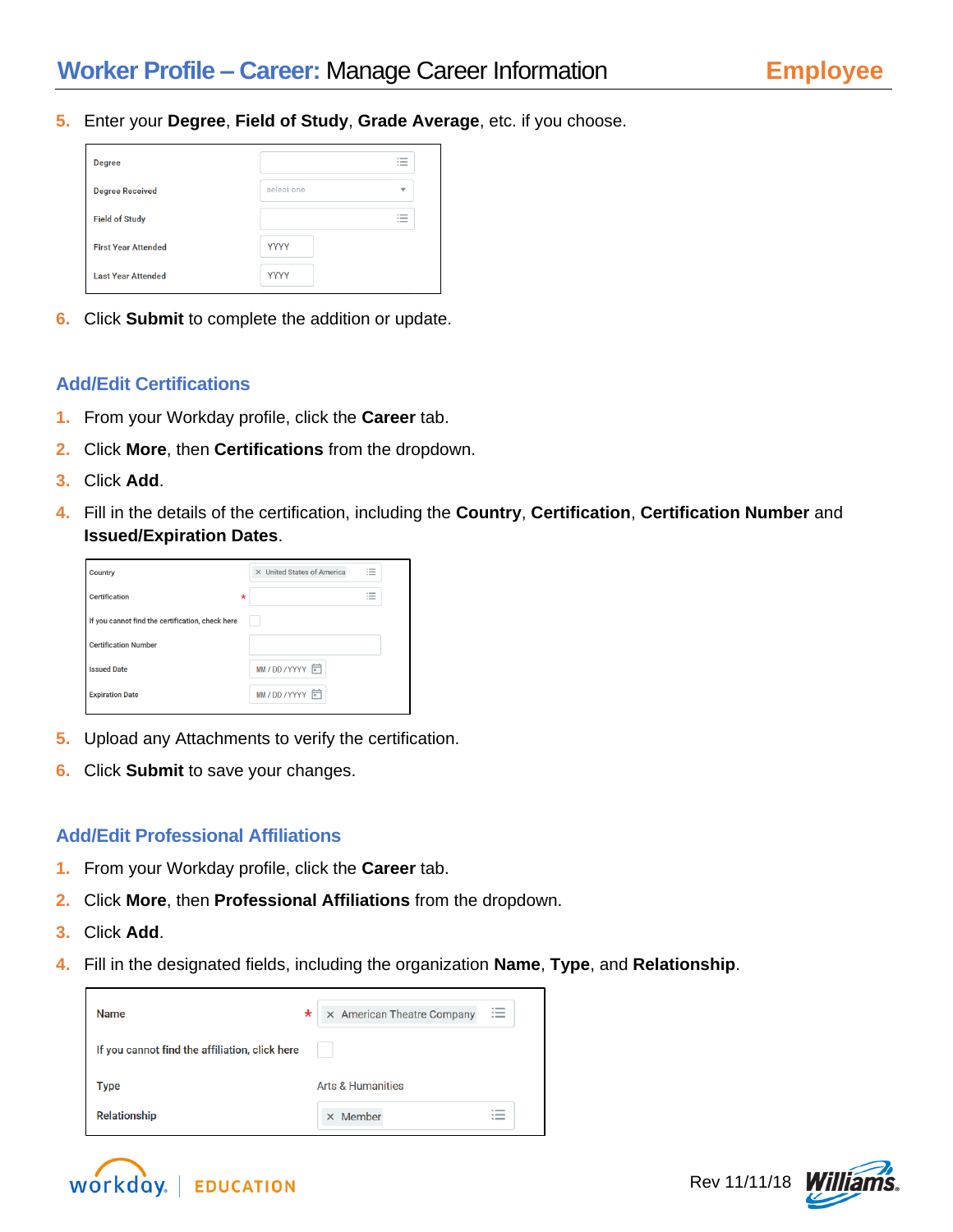**5.** Fill in the organizations **Contact Information**.



**6.** Click **Submit** to save your changes.

## **Add/Edit Achievements**

- **1.** Achievements includes Awards and Activities.
- **2.** From your Workday profile, click the **Career** tab.
- **3.** Click **More**, then **Achievements** from the dropdown.
- **4.** Click **Add Award and Activity**.
- **5.** Add the **Type**, **Title** and **Sponsor/Issuer**. Awards can be both Williams and non-Williams issued.



**6.** Enter the **Start Date** (e.g. issue date).



**7.** Provide a **Description**.



**8.** Add the **Related Position** if available.